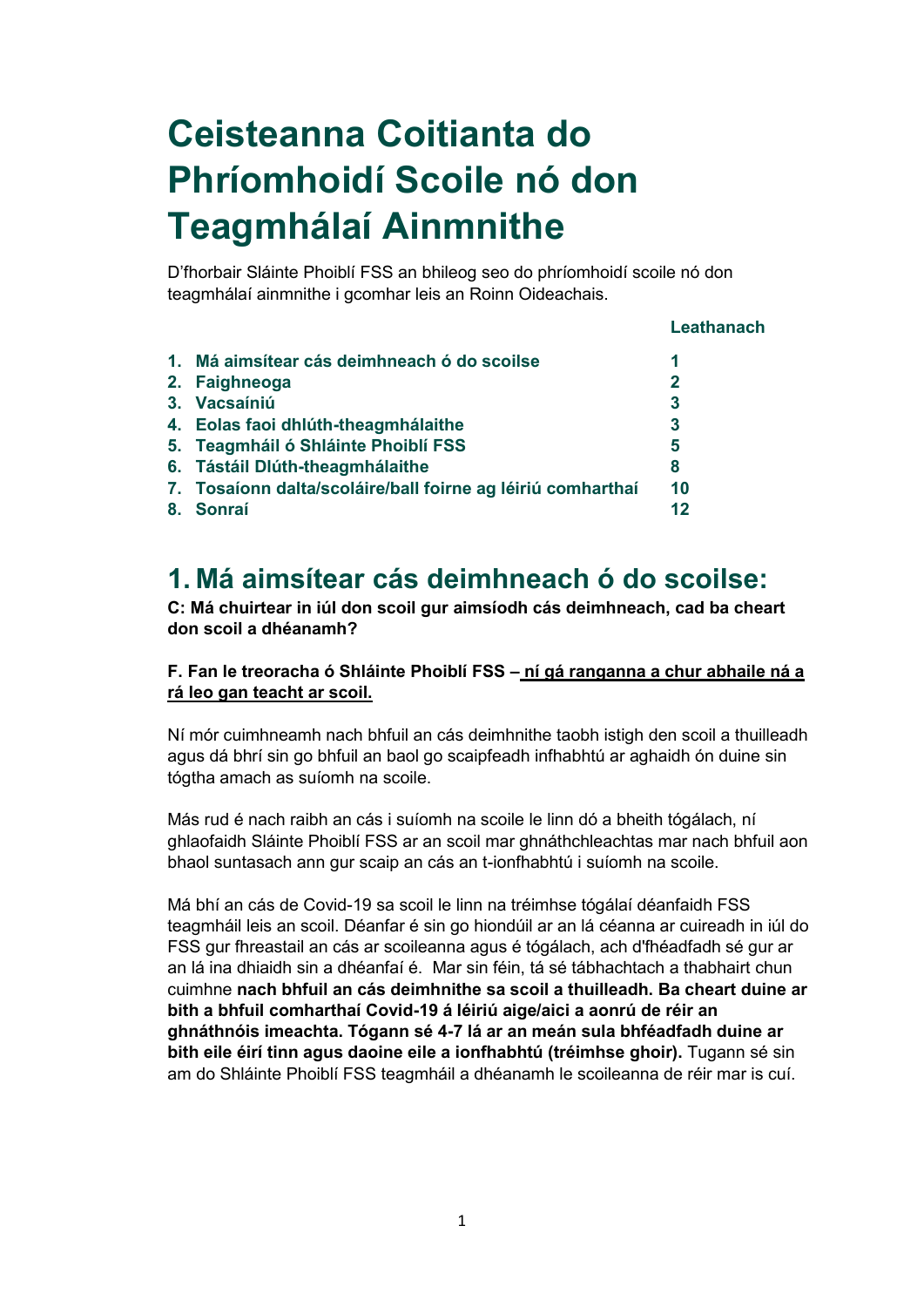#### **C: Cad í an tréimhse ina bhfuil an galar tógálach?**

**F:** Is í an 'tréimhse ina bhfuil an galar tógálach' an tréimhse inar féidir le duine le galar tógálach é a scaipeadh ar dhaoine eile – cuimsíonn an 'tréimhse ina bhfuil an galar tógálach' i gcás Covid-19 an 24 uair an chloig roimh an tástáil do chásanna nach bhfuil comharthaí á léiriú acu, nó an 48 uair an chloig sula léirítear na comharthaí i dtaca le cásanna a bhfuil comharthaí á léiriú acu.

Níor cheart glacadh leis go measfar i gcónaí go bhfuil an rang go léir ina ndlúththeagmhálaithe. Is de bhrí go mbaineann an oiread sin éagsúlachta le suíomhanna scoile é sin, e.g. i gcás daltaí óga bunscoile, is dócha go measfar go bhfuil na daltaí 'san fhaighneog' ina ndlúth-theagmhálaithe agus go dtógfar amach iad. **I suíomhanna iar-bhunscoile, áit a bhfuil scaradh sóisialta i bhfeidhm seachas 'faighneog' ann féin, déanfar dlúth-theagmhálaithe a chinneadh ag brath ar chomh gar agus a bhí siad don chás innéacs agus ar an gcaidreamh a bhí acu leis; tugtar aird ar leith ar ghrúpaí dlúthchairde.**

#### **C: Cad iad na sonraí teagmhála do Líne Covid-19 beo FSS do Phríomhoidí?**

Chun ceisteanna i leith Covid-19, a bhaineann le cásanna deimhnithe i do scoileanna nuair nár chuala tú ó Shláinte Phoiblí FSS, cuir glaoch fóin, le do thoil, ar 'Líne Covid-19 beo FSS do Phríomhoidí' ar **(01) 240 8785. (Ní uimhir phoiblí an uimhir sin agus is uimhir í do phríomhoidí scoile nó do theagmhálaí ainmnithe na scoileanna agus dóibh siúd amháin)** 

Beidh an líne fóin ag feidhmiú seacht lá na seachtaine ó 8am go dtí 4.30pm ó Luan go hAoine agus ó 10am go dtí 4.30pm ar an Satharn agus ar an Domhnach. Glacfaidh an t-oibritheoir na mionsonraí bunúsacha agus cuirfear iad sin ar fáil go díreach don fhoireann Scoileanna ábhartha sa roinn Sláinte Poiblí de chuid FSS. Déanfar gach iarracht freagra a thabhairt ar an lá céanna, mura bhfuil sé déanach sa tráthnóna agus sa chás sin d'fhéadfadh an freagra teacht an lá ina dhiaidh sin.

**N.B. Seiceáil do chuid sonraí teagmhála féin freisin ar chóras POD/PPOD na Roinne Oideachais, le do thoil, i.e. sonraí d'fhóin póca agus do ríomhphoist ionas go bhféadfaidh FSS teagmháil a dhéanamh leat más gá.**

# **2. Faighneoga:**

#### **C. An gá 'faighneoga' a eagrú agus a fheidhmiú go fóill?**

**F.** Is gá. D'iarramar go mbeadh daltaí i bhfaighneoga ar aon dul leis an mbliain seo caite agus go mbeadh na faighneoga sin beag taobh istigh agus á gcoinneáil i bhfeidhm a oiread agus is féidir. Tá sé sin á dhéanamh lena chinntiú go bhfuil líon na ndlúth-theagmhálaithe chomh teoranta agus is féidir, agus dá bhrí sin go ndéanfar an baol do dhaoine eile taobh istigh den rang a choinneáil ag an leibhéal is ísle.

**I mbliana, d'iarramar go suífeadh dlúthchairde le chéile nuair is féidir i suíomhanna bunscoile agus iar-bhunscoile** chun a bheith níos cinnte fós go bhfuil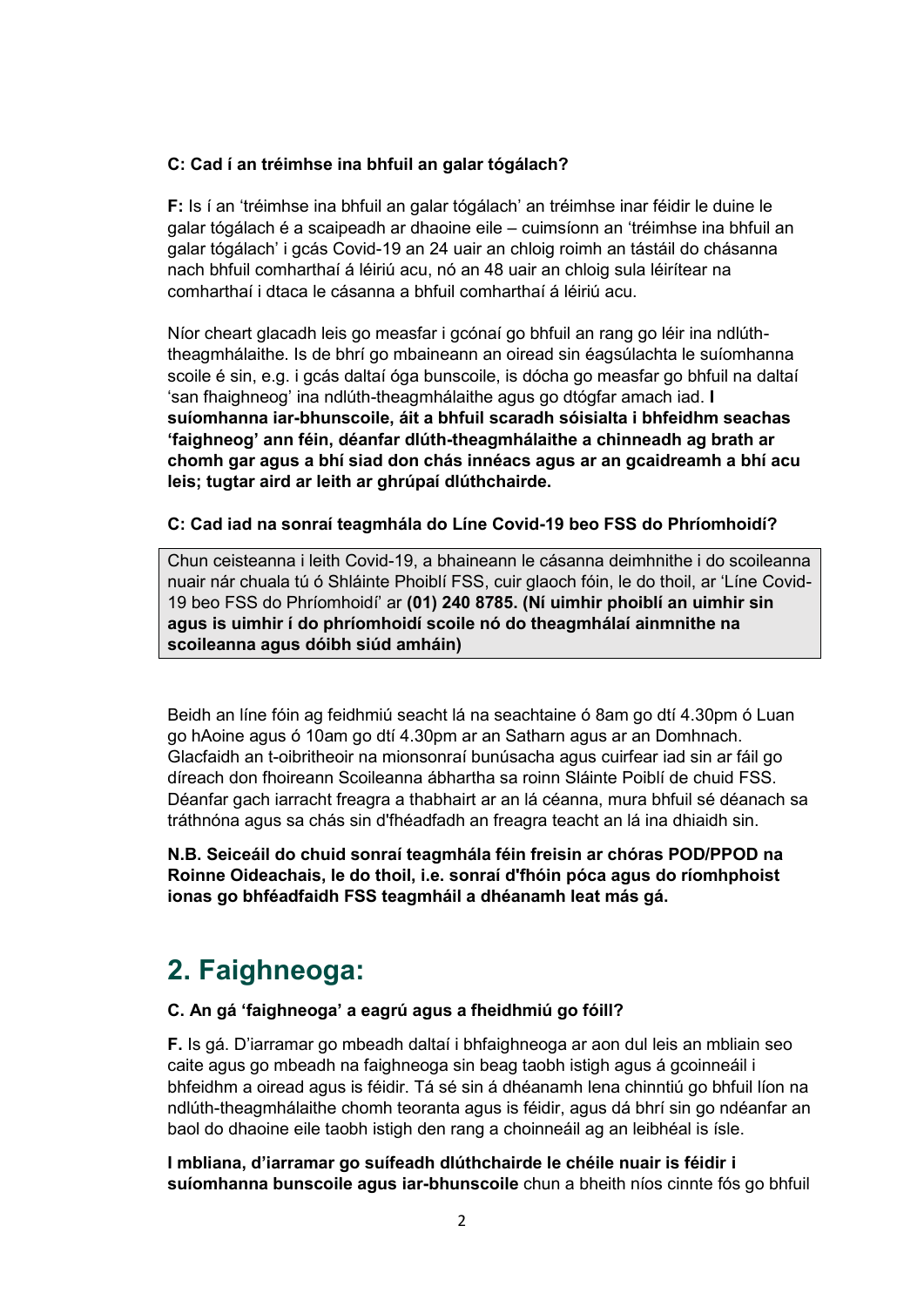líon na ndlúth-theagmhálaithe agus a líon siúd atá i mbaol go scaipfeadh an víreas ina measc chomh híseal agus is féidir taobh istigh den phobal.

# **3. Vacsaíniú:**

#### **C. Cé hiad siúd a moltar dóibh vacsaíní Covid-19 a fháil?**

F. Cuireann an Coiste Comhairleach Náisiúnta um Imdhíonadh moltaí maidir le vacsaíní os comhair na Roinne Sláinte. Faoi láthair, tá gach duine os cionn dhá bhliain déag d'aois incháilithe agus moltar dóibh vacsaín Covid-19 a fháil. Tá tuilleadh eolais faoi mholtaí náisiúnta i dtaca le vacsaíniú Covid-19 ar fáil ag [https://www2.hse.ie/screening-and-vaccinations/Covid-19-vaccine/](https://www2.hse.ie/screening-and-vaccinations/covid-19-vaccine/)

#### **C. An bhfuiltear ag súil go mbeidh a fhios ag Príomhoidí cé hiad siúd a bhfuil vacsaín faighte acu taobh istigh dá gcuid scoileanna.**

**F.** Níltear. Is eolas príobháideach maidir le sláinte é sin agus faigheann FSS an teolas sin de réir mar is gá agus coinníonn sí faoi rún é. Níltear ag súil go mbeidh stádas vacsaínithe daltaí/scoláirí ná ball foirne ar eolas ag scoileanna ar mhaithe le rianú teagmhálaithe.

# **4. Eolas faoi dhlúth-theagmhálaithe:**

Déantar dlúth-theagmhálaithe a mheas bunaithe ar an teagmháil a bhí acu le cás deimhnithe le linn na tréimhse ina raibh a g(h)alar tógálach - 48 uair an chloig sula dtosaíonn na comharthaí má tá comharthaí á léiriú aige/aici, nó 24 uair an chloig sula ndearnadh an tástáil do Covid-19 ina gcás siúd nach bhfuil aon chomharthaí á léiriú acu.

#### **Dlúth-theagmhálaithe – vacsaínithe**

#### **C. Cad a tharlóidh má aimsítear duine mar dhlúth-theagmhálaí ach go bhfuil an duine sin vacsaínithe go hiomlán?**

**F.** Faoi láthair, is í an treoir náisiúnta ná nach gá do dhuine atá vacsaínithe go hiomlán a srian a chur lena c(h)uid gluaiseachtaí ná gnáth-thástáil a dhéanamh do Coivid-19, fad is nach bhfuil aon chomharthaí Covid-19 orthu.

#### **Dlúth-theagmhálaithe – nach bhfuil vacsaínithe**

#### **C. Cé chomh fada is gá do dhalta/scoláire/bhaill foirne a mheastar a bheith mar "dhlúth-theagmhálaí" nach bhfuil vacsaínithe go hiomlán srian a chur lena c(h)uid gluaiseachtaí?**

F. Iarrfar ar dhaltaí/scoláirí/bhaill foirne nach bhfuil vacsaínithe go hiomlán srian a chur lena gcuid gluaiseachta faoi mar a iarradh i gcónaí. Ina theannta sin, d'fhéadfadh sé go n-iarrfaí ar fhothacar daoine atá vacsaínithe (e.g. daoine imdhíonlagaithe) srian a chur lena gcuid gluaiseachtaí freisin, cinnfidh Foireann Bainistíochta Teagmhálaithe FSS é sin.

I gceist leis sin tá:

srian a chur le gluaiseachtaí ar feadh 14 lá NÓ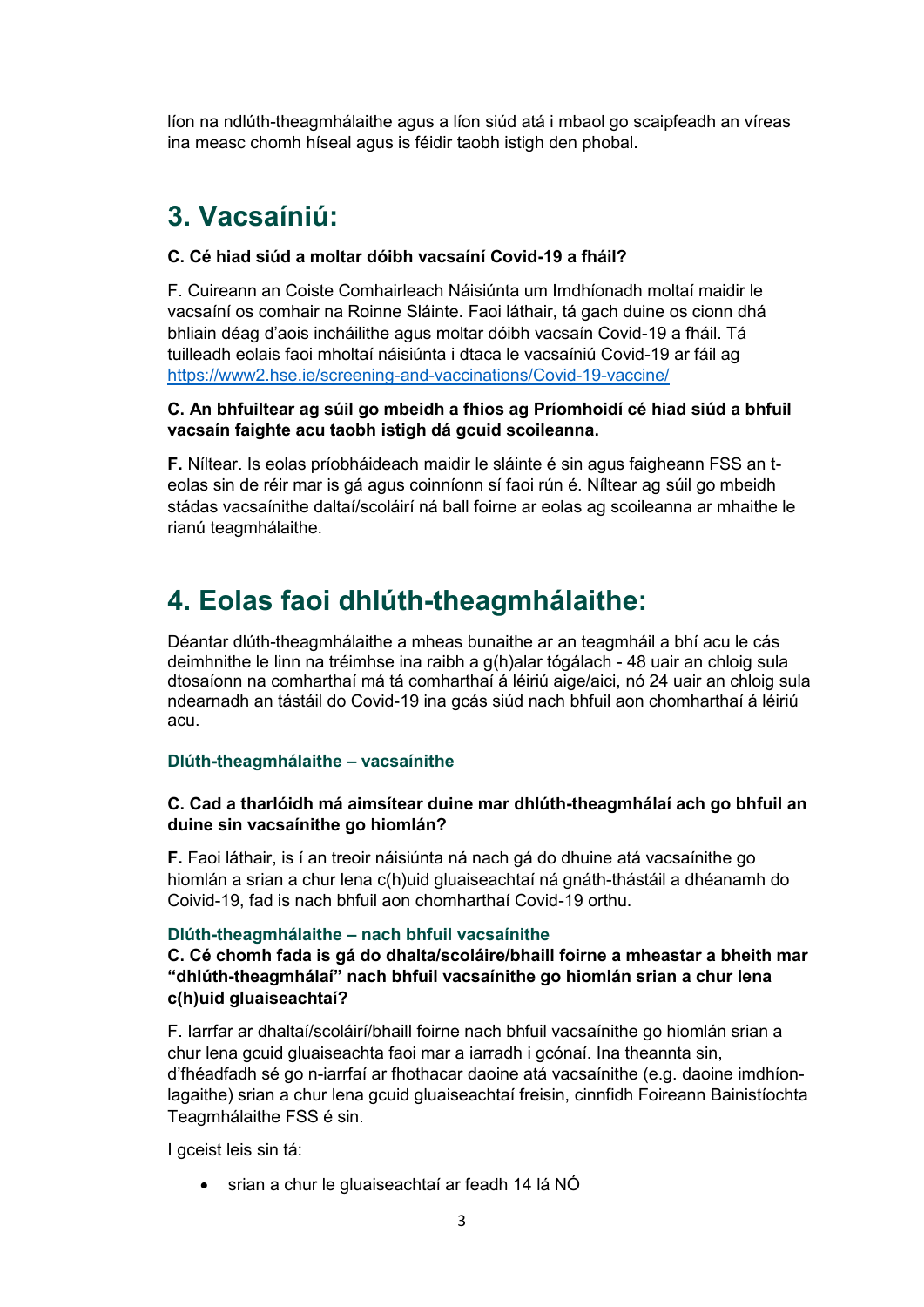tástáil a dhéanamh ar Lá 0 agus ar Lá 10 Má fhaigheann dlúth-theagmhálaí toradh ina léirítear 'neamhbhraite' ón dá thástáil, agus mura bhfuil aon chomharthaí air/uirthi atá ag teacht le Covid-19, ní gá dó/di srian a chur lena c(h)uid gluaiseachtaí a thuilleadh agus is féidir leis/léi filleadh ar an scoil, mura dtugann Sláinte Phoiblí FSS a mhalairt de threoir go sonrach. Má fuair sé/sí toradh inar léiríodh 'Aimsíodh é', déanfar é/í a bhainistiú mar chás Covid-19.

De réir na rialachán maidir le cosaint sonraí, ní féidir le scoil ainm an dalta/scoláire agus/nó an bhaill foirne a fuair tástáil dheimhneach ('braite) maidir le Covid-19 a nochtadh ná a dheimhniú.

#### **C**: **An féidir le baill teaghlaigh dalta/scoláire/baill foirne (a aimsíodh mar dhlúththeagmhálaí ) freastal ar an scoil?**

**F**: Is féidir, a fhad agus nár ainmnigh Sláinte Phoiblí FSS na baill teaghlaigh mar dhlúth-theagmhálaithe freisin. Ní gá ach don dalta/scoláire/bhall foirne atá ina d(h)lúth-theagmhálaí srian a chur lena c(h)uid gluaiseachtaí, cé nach bhfuil aon chomharthaí á léiriú aici/aige. Mar sin féin, ní gá d'aon bhall teaghlaigh eile sin a dhéanamh agus is féidir leis/léi freastal ar an scoil fós – murar aithin Sláinte Phoiblí FSS é/í freisin mar dhlúth-theagmhálaí.

Más rud é, áfach, go léiríonn an dalta/scoláire/ball foirne ar dlúth-theagmhálaí é/í comharthaí Covid-19, is cás amhrasta de Covid-19 é/í anois agus ba cheart dó/di féin-aonrú agus dul i dteagmháil lena d(h)ochtúir, agus a mhíniú gur aithníodh é/í mar dhlúth-theagmhálaí le cás deimhnithe de Covid-19 agus go bhfuil comharthaí á léiriú aige/aice anois freisin.

Má chinneann an dochtúir gur cás amhrasta de Covid-19 an duine sin anois, déanfaidh sé/sí socrú i gcomhair tástála agus:

- ba cheart don dlúth-theagmhálaí leanúint air/uirthi ag féin-aonrú agus
- ba cheart do bhaill teaghlaigh srian a chur lena gcuid gluaiseachtaí, de réir na treorach do na teagmhálaithe teaghlaigh atá ag cás amhrasta de Covid-19.

#### **Ionfhabhtaithe ag Covid-19 roimhe seo**

#### **C. Cad a tharlóidh má chuireann dalta/scoláire/ball foirne in iúl don scoil gur tholg sé/sí Covid-19 roimhe seo?**

**F**. Ba cheart a rá le Baill foirne/daltaí/scoláirí, agus i gcás leanaí óga leis na tuismitheoirí/caomhnóirí, an t-ábhar a phlé le Sláinte Phoiblí FSS. Má tá fianaise shoiléir ann maidir le hionfhabhtú deimhnithe le Covid-19 le naoi mí anuas, de réir na dtreoirlínte náisiúnta, fad is nach bhfuil aon chomharthaí á léiriú ag an mball foirne/scoláire, ní mheastar gur dlúth-theagmhálaithe iad agus ní gá dóibh srian a chur lena gcuid gluaiseachtaí. I gcúinsí ar leith - e.g. Athraitheach nua ar Díol Imní é - d'fhéadfadh an dochtúir sláinte poiblí cur chuige eile a iarraidh, ach má tharlaíonn sin cuirfidh Sláinte Phoiblí FSS in iúl go soiléir é.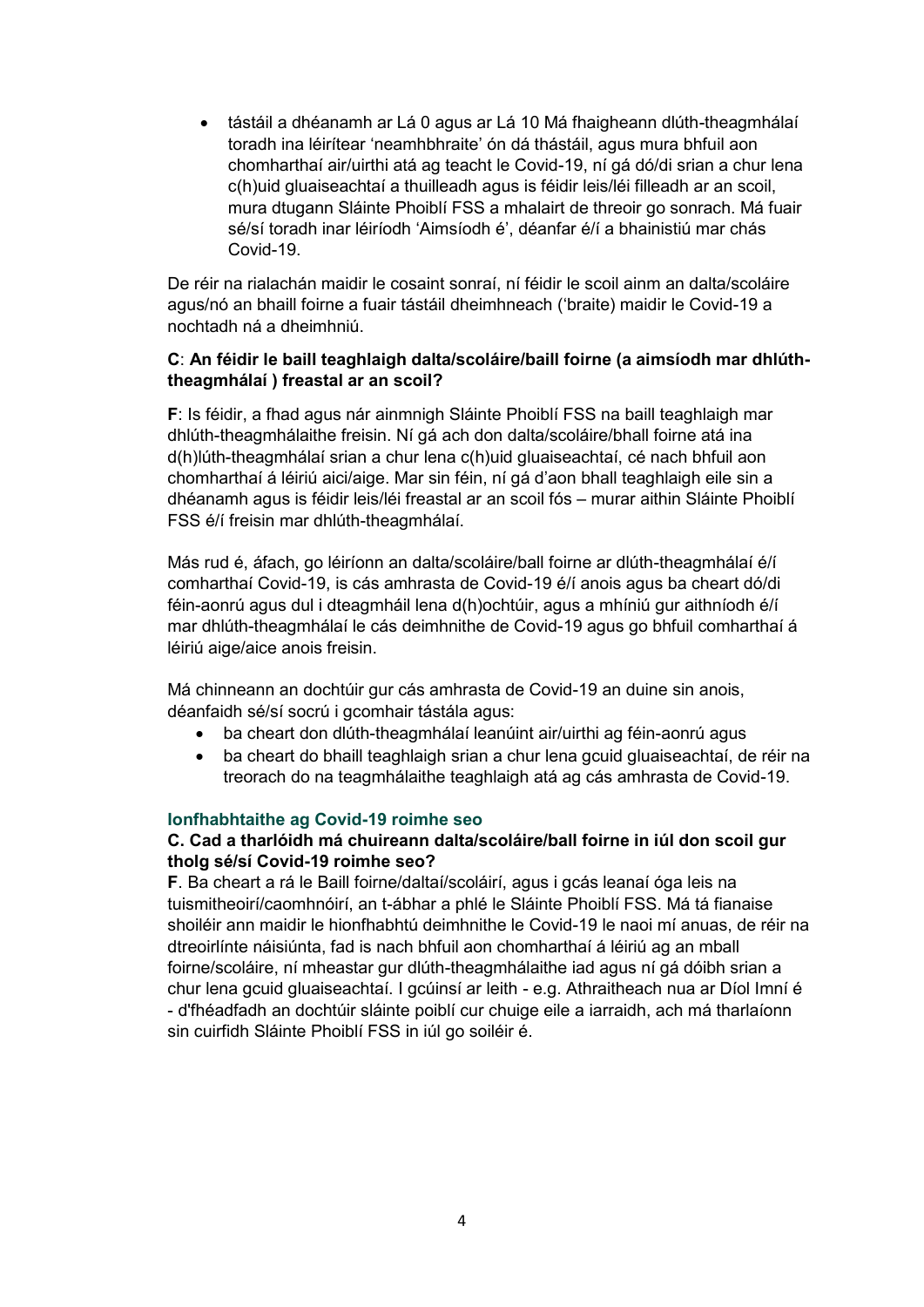# **5. Teagmháil ó Shláinte Phoiblí FSS:**

**C: Cad ba cheart a bheith ag súil leis nuair a chuireann Sláinte Phoiblí FSS glaoch orm?**

**F:**

#### **Bunscoileanna, ranganna speisialta agus scoileanna speisialta**

Rachaidh Foirne Scoileanna FSS i dteagmháil leis an bpríomhoide chun go mbeifear ábalta aon dlúth-theagmhálaithe a aimsiú. Ansin gheobhaidh an príomhoide ríomhphost ar leith ó FSS agus seolfar bileog excel chuige/chuici agus iarrfar air/uirthi eolas a sholáthar maidir leis na dlúth-theagmhálaithe ainmnithe, ionas gur féidir iad a chur isteach i gcóras Sláinte Poiblí FSS. Beifear in ann teagmháil a dhéanamh leo mar thoradh air sin agus tástáil a thairiscint dóibh de réir mar is cuí, agus beidh siad feiceálach mar ghrúpa do chliniceoirí a mbeidh torthaí na dtástálacha á bhfiosrú acu. Is i bhformáid bileoige excel a bheidh an t-eolas a theastaíonn. Is iad seo a leanas na sonraí teagmhála don tseirbhís sin: **[Hsecovid19schools@abtran.com](mailto:Hsecovid19schools@abtran.com) agus 021 4819351.** 

Ní ghlacfar leis i gcónaí go bhfuil rang iomlán ina ndlúth-theagmhálaithe. Is de bhrí go mbaineann an oiread sin éagsúlachta le suíomhanna scoile é sin, e.g. i gcás daltaí óga bunscoile, is dócha go measfar an 'fhaighneog' a bheith ina ndlúththeagmhálaithe agus go dtógfar amach iad.

#### **Iar-bhunscoileanna:**

Rachaidh Foireann Bainistíochta Teagmhálaithe FSS i dteagmháil leis an gcás go díreach, mar go bhfuil mórán de na daoine san aoisghrúpa sin ábalta na cineálacha teagmhálaithe a bhí acu taobh istigh den suíomh a mhíniú go díreach agus is féidir le Sláinte Phoiblí FSS iad a fhiosrú go tapa. Cuirfear ríomhphost ina mbeidh eolas agus comhairle ábhartha chuig an bPríomhoide. D'fhéadfadh sé go gcuirfeadh Foireann Bainistíochta Teagmhálaithe FSS glaoch teileafóin ar phríomhoidí más gá dóibh sonraí teagmhála na ndlúth-theagmhálaithe a aimsíodh a dheimhniú. Déanann Sláinte Phoiblí FSS fiosrú faoi mar is gnách i gcás aon ráigeanna nó aon chastachtaí.

Tá an sainmhíniú ar dhlúth-theagmhálaithe. mar thuas, ar [shuíomh gréasáin HPSC,](https://www.hpsc.ie/a-z/respiratory/coronavirus/novelcoronavirus/casedefinitions/covid-19educationalsettingscasesandclosecontactsdefinitions/#:~:text=Close%20contacts%20definition%3A,minutes%20in%20a%20school%20day.) agus úsáidtear é sin, in éineacht leis an eolas a fuarthas ó chomhráite le príomhoidí/cásanna agus/nó le múinteoirí chun na dlúth-theagmhálaithe taobh istigh de shuíomh na scoile a aimsiú.

Ní ghlacfar leis i gcónaí go bhfuil rang iomlán ina ndlúth-theagmhálaithe. I suíomhanna iar-bhunscoile, áit a bhfuil scaradh sóisialta i bhfeidhm seachas 'faighneog' ann féin, déanfar dlúth-theagmhálaithe a chinneadh ag brath ar chomh gar agus a bhí siad don chás innéacs agus ar an gcaidreamh a bhí acu leis; tugtar aird ar leith ar ghrúpaí dlúthchairde.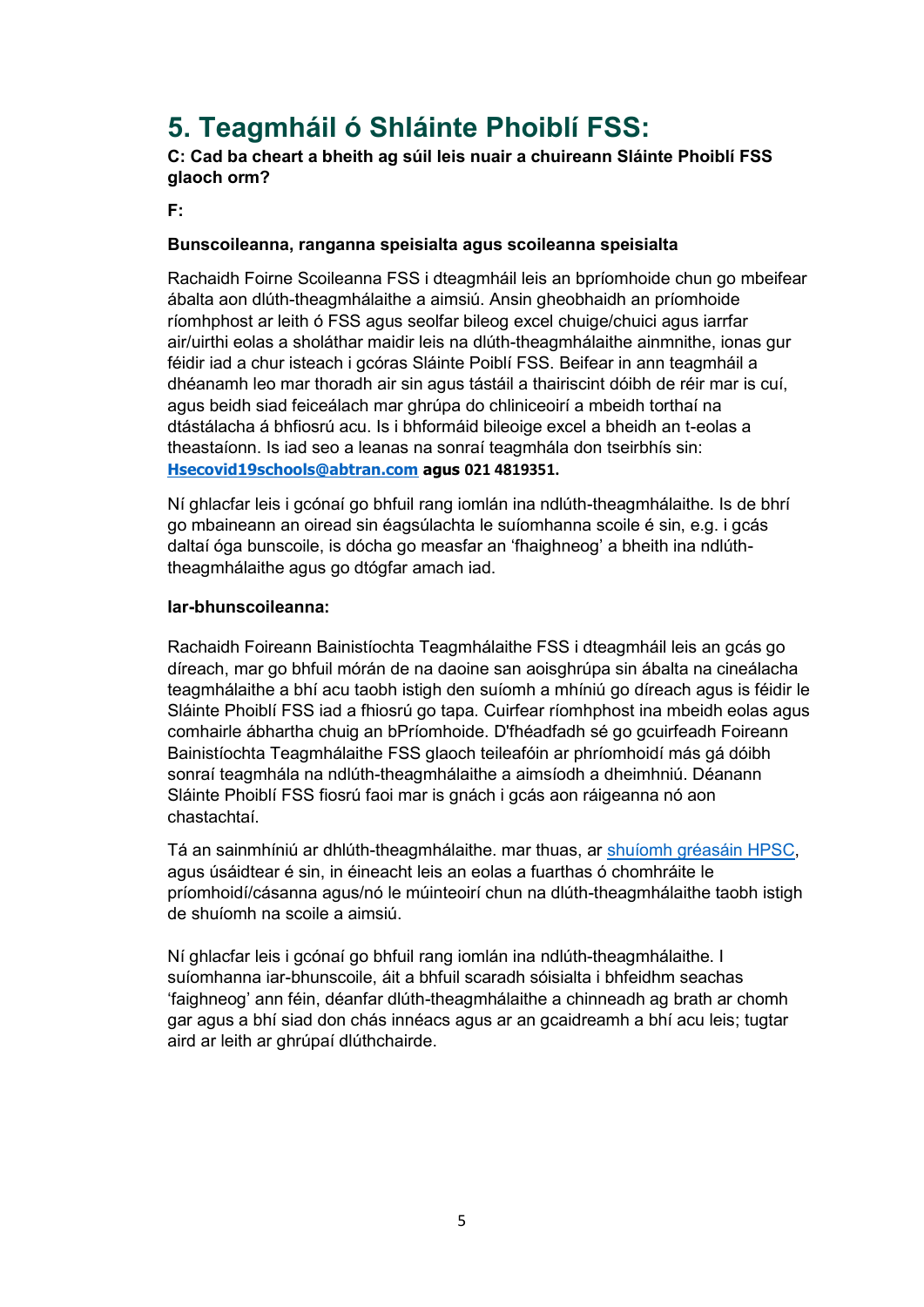#### **C. An gcuirfidh Sláinte Phoiblí FSS treoracha ar fáil don scoil maidir leis an mbealach chun dul ar aghaidh?**

#### **F.** Cuirfidh.

I gcás iar-bhunscoileanna, cuirfear ríomhphost ó Shláinte Phoiblí FSS chuig príomhoidí iar-bhunscoileanna maidir le cás taobh istigh dá suíomh.

I gcás bunscoileanna, scoileanna um riachtanais speisialta oideachais (SEN) nó i gcás ráigeanna i ngach suíomh, rachaidh ball d'Fhoirne Scoileanna FSS i dteagmháil go díreach leis an suíomh agus cuirfidh sé/sí na chéad chéimeanna eile is gá a ghlacadh in iúl.

De ghnáth, mar chuid den chomhairle, iarrfar ar phríomhoide na scoile:

- Teagmháil a dhéanamh le tuismitheoirí/caomhnóirí na ndaltaí/scoláirí, ar chinn Sláinte Phoiblí FSS gur 'dlúth-theagmhálaithe' iad. Iarrfaidh príomhoide na scoile ar thuismitheoirí/chaomhnóirí na ndaltaí/scoláirí sin iad a bhailiú ón scoil chomh luath agus atá sé sábháilte agus praiticiúil sin a dhéanamh, ionas gur féidir leo tosú ar shrian a chur lena gcuid gluaiseachtaí fad agus atá siad ag feitheamh ar theagmháil ó Shláinte Phoiblí FSS agus ar dheimhniú maidir lena stádas vacsaínithe. D'fhéadfadh sé, fós féin, gur ag deireadh an lae scoile a tharlódh sé sin. D'fhéadfadh sé go n-iarrfadh Sláinte Phoiblí FSS ar an scoil litir / teachtaireacht téacs nó treoir i scríbhinn a chur chuig na tuismitheoirí/caomhnóirí sin, agus an méid sin á ullmhú agus á sholáthar ag Sláinte Phoiblí FSS.
- Teagmháil a dhéanamh le ball foirne ar bith a bhféadfadh Sláinte Phoiblí FSS a chinneadh gur 'dlúth-theagmhálaí' é/í agus a iarraidh air/uirthi tosú ar shrian a chur lena c(h)uid gluaiseachtaí fad agus atá sé/sí ag feitheamh ar theagmháil ó Shláinte Phoiblí FSS agus ar dheimhniú maidir lena stádas vacsaínithe.

#### **C: Cad a tharlóidh má fhaigheann múinteoirí nó scoláirí fógraí ar an Aip Rianaithe Covid de chuid FSS?**

**F:** Déanann Sláinte Phoiblí FSS dlúth-theagmhálaithe taobh istigh de shuíomh na scoile a aimsiú. Má tá aon eolas ar fáil ón Aip Rianaithe Covid den chuid FSS, déanfar an t-eolas sin a bhreithniú. Mar sin féin, d'fhéadfadh sé nach measfaí gur dlúth-theagmhálaithe iad na daoine go léir a fuair fógra tríd an Aip, nó a mhalairt – d'fhéadfadh sé go gcinnfeadh Sláinte Phoiblí FSS gur dlúth-theagmhálaithe iad roinnt de na daoine nach bhfuair fógra ar an Aip. Cé gur uirlis an-úsáideach í an Aip Rianaithe Covid chun eolas a bhailiú faoi dhlúth-theagmhálaithe féideartha, sáraíonn measúnú riosca agus comhairle Shláinte Phoiblí FSS an Aip. Sin de bharr go mbailíonn Measúnú Riosca Sláinte Poiblí (PHRA) eolas atá níos caolchúisí agus ilchodach chun measúnú níos fearr a dhéanamh ar an mbaol a bhaineann le scaipeadh ionfhabhtaithe i gcúinsí ar leith.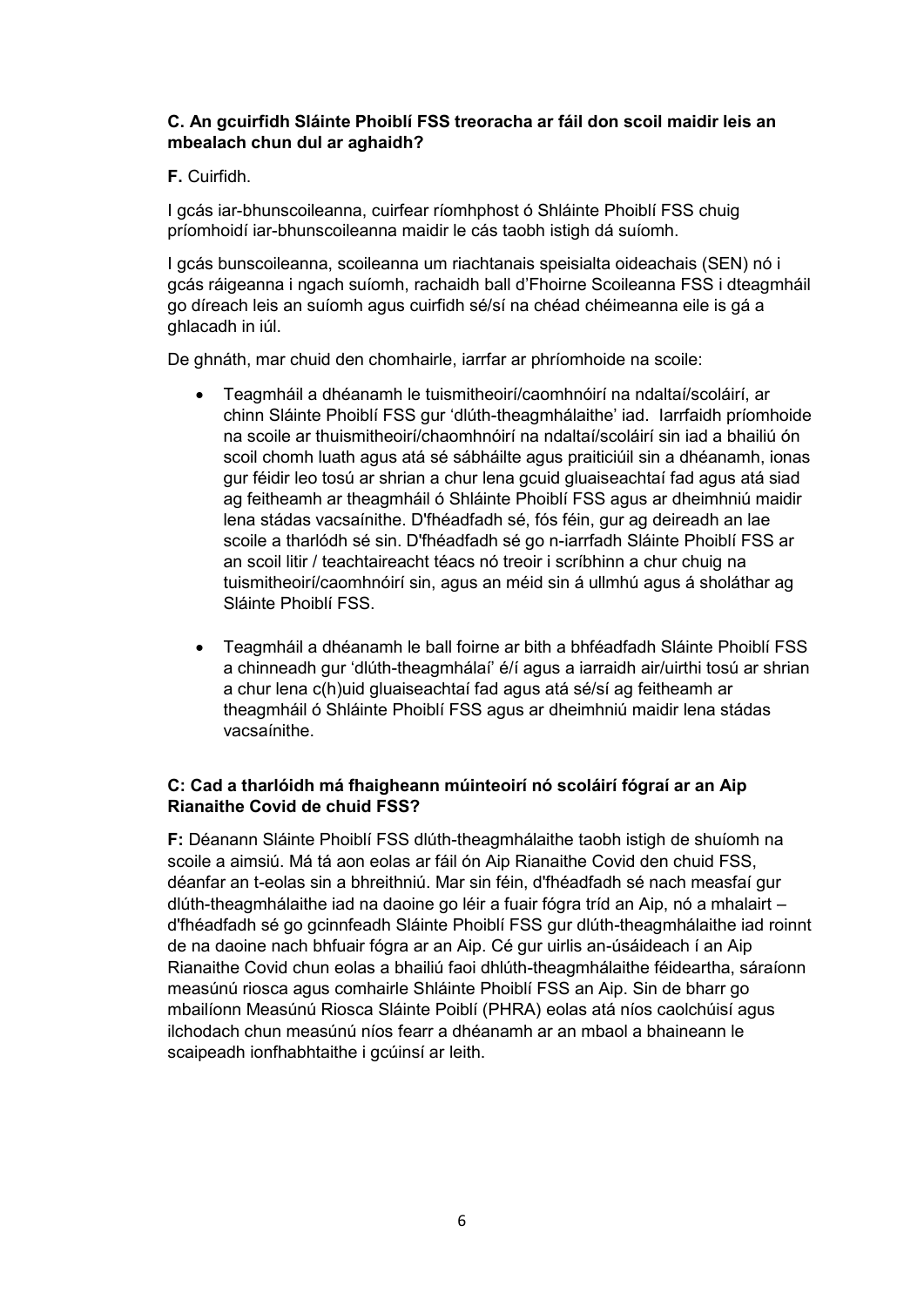#### **C: Má dhéantar cás a aithint - cé chomh fada siar agus a théann Sláinte Phoiblí FSS chun dlúth-theagmhálaithe a bhreithniú?**

**F:** I dtaca le cás deimhnithe de Covid-19 a bhí ag léiriú comharthaí, déanfaidh Sláinte Phoiblí FSS dlúth-theagmhálaithe a aimsiú sa tréimhse 48 uair an chloig sular léirigh an duine comharthaí.

Mura raibh comharthaí á léiriú ag an gcás deimhnithe, déanfaidh Sláinte Phoiblí FSS dlúth-theagmhálaithe don tréimhse 24 uair an chloig sula ndearnadh an tástáil a aimsiú.

#### **C. An gá i gcónaí rianú teagmhálaithe a dhéanamh taobh istigh de phobal na scoile?**

**F.** Ní gá. I gcás duine a aimsítear mar chás deimhnithe de Covid-19, d'fhéadfadh sé nach mbeadh aon ghá rianú teagmhálaithe a dhéanamh taobh istigh de shuíomh na scoile.

Tá sin amhlaidh mar nach raibh an duine ar scoil agus a g(h)alar tógálach agus dá bhrí sin ní gá rianú teagmhálaithe a dhéanamh ar dhaoine eile taobh istigh den scoil. **Sa chás sin, ní rachadh Sláinte Phoiblí FSS i dteagmháil leis an scoil.** 

#### **C: Chuala mé gur aimsíodh duine as an scoil mar chás deimhnithe de Covid-19 – cén fáth nach ndeachaigh Sláinte Phoiblí FSS i dteagmháil liomsa?**

**F:** D'fhéadfadh sé gur cinneadh cheana féin nach bhfuil aon dlúth-theagmhálaithe ná aon bhaol go scaipfear an galar taobh istigh de shuíomh na scoile, mar shampla, mura raibh an duine ar scoil le linn na tréimhse ina raibh a g(h)alar tógálach. Nuair is gá do Shláinte Phoiblí FSS teagmháil a dhéanamh leis an scoil, is iondúil go ndéanfaidh siad é sin an lá céanna nó an lá dár gcionn. Is cleachtas sábháilte é sin, mar nach bhfuil an cás taobh istigh de shuíomh na scoile a thuilleadh, agus dá bhrí sin nach bhfuil an baol ann a thuilleadh go scaipfear an galar ar aghaidh ón gcás sin.

#### **C: An ndéanfar toradh an dalta/scoláire/bhaill foirne a roinnt leis an áis oideachais?**

**F**: Bíonn tástálacha Covid-19 faoi rún i gcónaí de réir na rúndachta idir othar agus dochtúir. Ní chuirfear na torthaí in iúl do dhalta/scoláire, do thuismitheoir/chaomhnóirí, do theaghlach ná do bhall foirne ar bith eile.

Mar sin féin, ba cheart a chur in iúl do thuismitheoirí/chaomhnóirí ag pointe na tástála, i gcás go mbeadh toradh deimhneach ag a leanbh do Covid-19 agus má bhí a g(h)alar tógálach agus é/í ar scoil, gur maith an seans go gcaithfear toradh na tástála a roinnt le duine cuí ainmnithe taobh istigh den scoil/áis oideachais, má mheasann an tOifigeach Leighis Sláinte gur gá é sin a dhéanamh chun cúrsaí a bhainistiú go sábháilte as sin amach.

#### **C: An féidir leis an scoil ainm dalta/scoláire nó baill foirne ar cás deimhnithe de Covid-19 é/í a roinnt?**

**F:** Ní féidir, ní féidir leis an scoil ainm an duine a fuair toradh tástála atá deimhneach do Covid-19 a roinnt. Tá an t-eolas sin príobháideach agus faoi rún. Ní inseofar ainm an cháis atá deimhnithe do na dlúth-theagmhálaithe.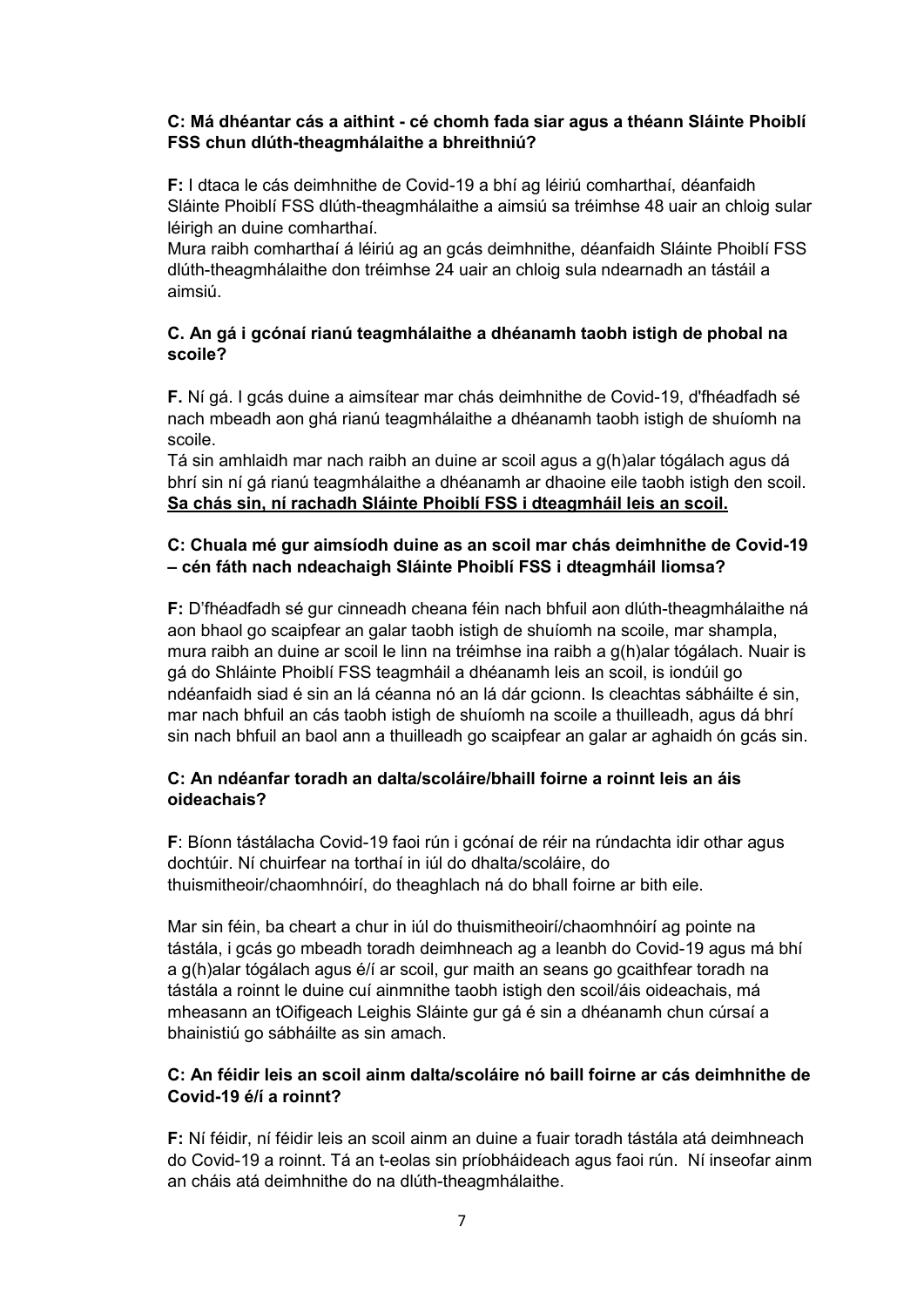#### **C**: **An bhfuil an scoil ag cloí le ceanglais RGCS nuair atá eolas á bhailiú agus á roinnt aici maidir le teagmhálaithe casta/dlúth-theagmhálaithe le Sláinte Phoiblí FSS?**

**F:** Tá, faoi na Rialacháin um Ghalair Thógálacha 1981, arna leasú, iarrann Oifigigh Leighis Sláinte (MOH) go mbaileofá na sonraí, go gcoinneofaí sábháilte iad agus nach ndéanfá iad a nochtadh ach amháin do Shláinte Phoiblí FSS nuair a iarrtar ort sin a dhéanamh mar chuid de na himscrúduithe i dtaca le cás deimhnithe nó amhrasta de Covid-19. Déantar foráil faoi GDPR, sonraí catagóire speisialta 9.2(i), do phróiseáil na sonraí sin ag an Oifigeach Leighis Sláinte,

#### **C: Cad atá le déanamh má dhéanann an preas/na meáin nó pobal na scoile i gcoitinne teagmháil leis an scoil?**

**F:** Seo a leanas ráiteas cineálach a bhféadfadh an scoil smaoineamh ar é a úsáid ina iomláine nó go páirteach mar fhreagra ar cheisteanna ó bpreas/ó na meáin.

"Ní féidir leis an scoil trácht ar chásanna aonair ná ar ráigeanna de Covid-19 ar mhaithe le príobháideacht agus rúndacht na ndaoine lena mbaineann.

Is féidir leis an scoil a dheimhniú go rabhamar i dteagmháil le Sláinte Phoiblí FSS. Tá PHRA a chur i gcrích san áireamh i ról FSS. Mar chuid den mheasúnú riosca sin, déanfar na dlúth-theagmhálaí go léir a aimsiú, rachfar i dteagmháil leo agus cuirfear na chéad chéimeanna eile in iúl dóibh. Iarrtar ar dhlúth-theagmhálaithe gan freastal ar an scoil, ag teacht le comhairle Sláinte Poiblí FSS. Mura ndéanann Sláinte Phoiblí FSS teagmháil leat, níl chuireann sé isteach ort agus is féidir leat leanúint ar aghaidh ag freastal ar an scoil.

Leanfaidh an scoil ar aghaidh ag obair le Sláinte Phoiblí FSS chun a chinntiú go bhfuil na prótacail go léir atá riachtanach maidir le sláinteachas agus sláinte agus sábháilteacht i bhfeidhm sa scoil chun Covid-19 a chosc agus a choinneáil faoi smacht".

## **6. Tástáil dlúth-theagmhálaithe**

#### **C: Conas a shocrófar tástáil do dhaoine a aimsíodh mar dhlúththeagmhálaithe?**

**F:** Seolfaidh Sláinte Phoiblí FSS teachtaireacht téacs ina mbeidh dáta, am agus suíomh an choinne don tástáil (do na tástálacha) saor in aisce le haghaidh Covid-19.

#### **C: Cé chomh luath agus a gheobhaidh an dalta/scoláire/ball foirne tástáil i ndiaidh dó/di a bheith aimsithe mar dhlúth-theagmhálaí?**

**F:** Cuirfidh Sláinte Phoiblí FSS am na tástála le haghaidh dlúth-theagmhálaithe in iúl. Socrófar an tástáil taobh istigh de 1-2 lá. Moltar go ndéanfaí dlúth-theagmhálaithe a thástáil faoi dhó, an chéad cheann a luaithe agus is féidir agus an dara ceann ar lá 10.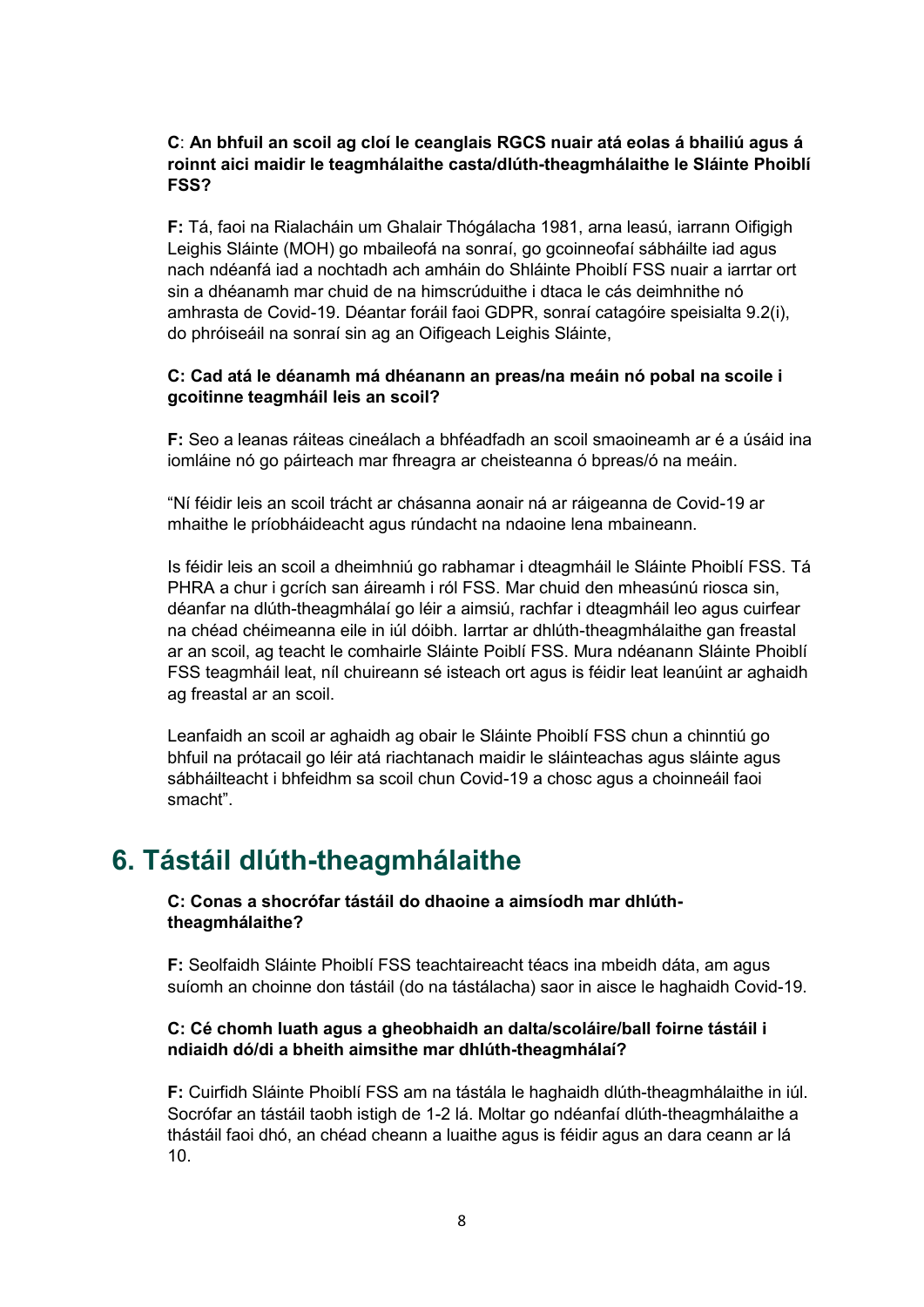#### **C: An ndéanfar tástáil amháin nó níos mó ná tástáil amháin ar dhalta/scoláire/bhall foirne? Má dhéantar níos mó ná tástáil amháin, cén fáth?**

**F**: Cuirfidh Sláinte Phoiblí FSS in iúl an gá tástáil amháin nó níos mó ná tástáil amháin a dhéanamh ar dhalta/scoláire/bhall foirne le haghaidh Covid-19. Go hiondúil, is gá go ndéanfaí an tástáil ar an duine ar Lá 0 agus ar Lá 10 óna t(h)eagmháil leis an gcás deimhnithe, ach d'fhéadfadh sé, i gcúinsí ar leith, nach néileodh Sláinte Phoiblí FSS ach tástáil amháin a dhéanamh, mar shampla, má tá dóthain ama imithe thart ó tharla an teagmháil leis an gcás.

#### **C: I gcás go dtagann tástáil ar ais mar "neamhbhraite" i dtaca le dalta/scoláire/ball foirne a bhfuil comharthaí á léiriú aige/aici, an mbeidh ar an duine sin srian a chur lena c(h)uid gluaiseachtaí fós féin agus cén fáth?**

**F:** Beidh. Má fhaigheann an duine toradh tástála atá diúltach / 'neamhbhraite', ba cheart don duine sin fanacht sa bhaile nó go mbeidh siad tagtha chucu féin sách maith chun filleadh ar an scoil, mura n-iarrann Sláinte Phoiblí FSS go sonrach ar thuismitheoirí/chaomhnóirí (daltaí/scoláirí) nó ar bhaill foirne fanacht amach ón scoil de bharr imscrúdú breise.

Is féidir le dalta/scoláire/ball foirne filleadh ar a ngnáthghníomhaíochta a luaithe agus a bheidh:

- toradh tástála atá diúltach ("neamhbhraite") faighte aige/aici **agus** nach raibh aon chomharthaí á léiriú aige/aici le 48 uair an chloig anuas **nó**
- diagnóis eile faighte aige/aici, nach Covid-19 atá ann.

Ní bheidh orthu siúd atá ina gcónaí leis an duine srian a chur lena gcuid gluaiseachtaí a thuilleadh sa chás sin.

#### **C: Má thagann an tástáil ar ais mar 'SARS-CoV-2 braite' (cás deimhnithe de Covid-19), an mbeidh ar an dalta/scoláire/mball foirne féin-aonrú fós féin?**

**F:** Má bhí comharthaí Covid-19 ar an duine ba cheart go mbeadh sé/sí ag féin-aonrú cheana féin. Má fhaigheann dlúth-theagmhálaí a raibh srian á chur aici/aige lena c(h)uid gluaiseachtaí toradh tástála atá deimhneach le haghaidh Covid-19 (SARS-CoV-2 braite), is cás deimhnithe de Covid-19 an duine sin anois agus ní mór di/dó féin-aonrú; ina theannta sin, ní mór do dhlúth-theagmhálaithe an duine sin tosú ar shrian a chur lena gcuid gluaiseachtaí, fad atá siad ag feitheamh ar theagmháil ó Shláinte Phoiblí FSS. D'fhéadfadh sé go mbeadh srian á chur ag an duine sin ar a c(h)uid gluaiseachtaí cheana féin. Murar measadh ach duine amháin sa teach a bheith ina d(h)lúth-theagmhálaí mar thoradh ar theagmháil taobh amuigh den teach (e.g. sa scoil) go dtí an pointe sin, ní bheadh srian á chur ar a gcuid gluaiseachtaí ag na baill eile den teaghlach.

#### **C: Má bhí tástáil deimhneach ag dalta/scoláire/ball foirne le haghaidh Covid-19 agus má bhí sé/sí ag féin-aonrú ar feadh 10 lá ina dhiaidh sin, an féidir leis/léi filleadh ar an scoil/ar an obair?**

**F:** Is féidir, má tá feidhm acu seo a leanas maidir leis/léi: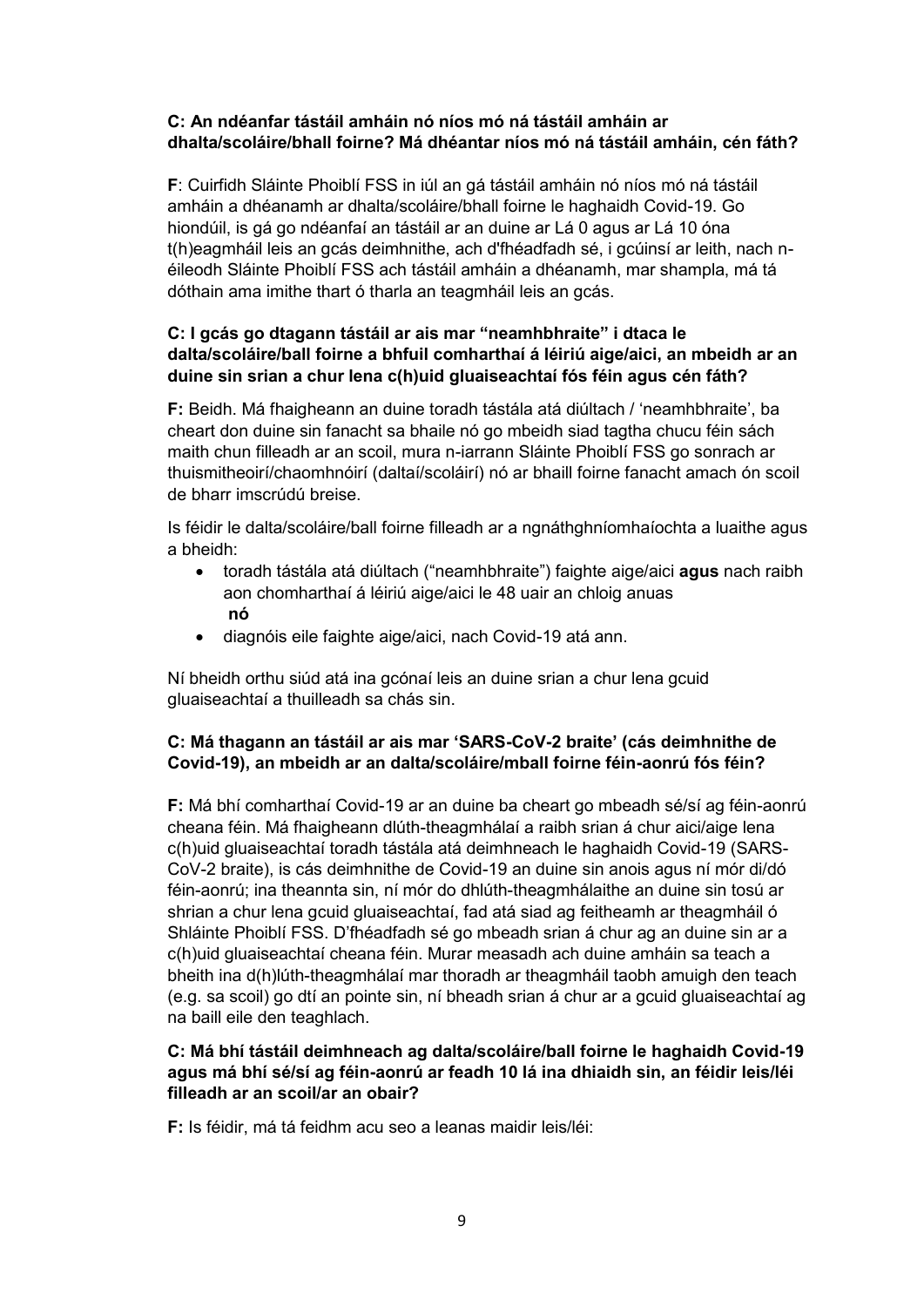- go raibh sé/sí ag féin-aonrú ar feadh 10 lá ó thosaigh sé/sí ag léiriú comharthaí, agus go raibh sé/sí gan fiabhras (teocht ard 38 céim Celsius nó os a chionn) ar feadh na cúig lá deiridh **nó**
- mura raibh aon chomharthaí á léiriú aige/aici bhí air/uirthi a bheith ag féinaonrú ar feadh 10 lá ó dháta na tástála)

# **7. Tosaíonn dalta/scoláire/ball foirne ag léiriú comharthaí**

#### **C: Cad ba cheart don scoil a dhéanamh má tá comharthaí á léiriú ag dalta/scoláire/ball foirne agus é/í ar scoil?**

**F:** Ba cheart an dalta/scoláire a thabhairt go dtí an limistéar aonraithe ainmnithe sa scoil láithreach, agus ba cheart go mbeadh an limistéar sin aeraithe go maith agus ba cheart, más féidir, go mbeadh fuinneog ar an taobh amuigh de a osclaíonn.

Ba cheart don scoil dul i dteagmháil leis na tuismitheoirí/caomhnóirí agus a iarraidh orthu a leanbh a bhailiú chomh luath agus is féidir. Ba cheart go dtabharfadh ball foirne ainmnithe aire chuí don dalta/scoláire nó go mbaileofar é/í. Ba cheart go nglacfadh an ball foirne atá ag tabhairt aire don leanbh gach cúram is gá faoi mar atá léirithe sa doiciméad treorach ó Shláinte Phoiblí FSS. Ní gá don bhall foirne atá ag cabhrú leis an dalta/scoláire dul abhaile mura dtosaíonn sé/sí ag léiriú comharthaí é/í féin, nó mura molann Sláinte Phoiblí FSS dó/di sin a dhéanamh ina dhiaidh sin.

I ndiaidh don dalta/scoláire a bhfuil comharthaí á léiriú aige/aici an spás aonraithe a fhágáil, ba cheart é a ghlanadh agus na dromchlaí teagmhála a dhíghalrú.

Féach, le do thoil, an nasc chuig comharthaí Covid-19 de réir shuíomh gréasáin FSS [anseo](https://www2.hse.ie/conditions/covid19/symptoms/overview/)

#### **C: Cad ba cheart don scoil a dhéanamh má tá comharthaí á léiriú ag ball foirne agus é/í ar scoil?**

**F.** Is ar an mball foirne atá an fhreagracht a chur in iúl don phríomhoide láithreach go bhfuil comharthaí á léiriú aige/aici. Ba cheart don bhall foirne dul abhaile láithreach, féin-aonrú agus athbhreithniú leighis a lorg óna d(h)ochtúir (Ba cheart don bhall foirne glaoch fóin a chur ar an dochtúir agus gan dul chuig an dochtúir go pearsanta. Tá measúnú an dochtúra le haghaidh Covid-19, agus tástáil le haghaidh Covid-19 más gá, saor in aisce).

#### **C: Cad ba cheart don scoil a dhéanamh má chuirtear in iúl di ar an bhfón go bhfuil comharthaí á léiriú ag dalta/scoláire?**

**F:** Is féidir le scoileanna a mheabhrú do thuismitheoirí/chaomhnóirí, má tá imní orthu go mb'fhéidir go bhfuil comharthaí de Covid-19 á léiriú ag a leanbh, nár cheart don leanbh freastal ar an scoil agus gur cheart dóibh teagmháil a dhéanamh lena ndochtúir láithreach. Ní gá don scoil aon bhearta eile a dhéanamh ag an bpointe sin.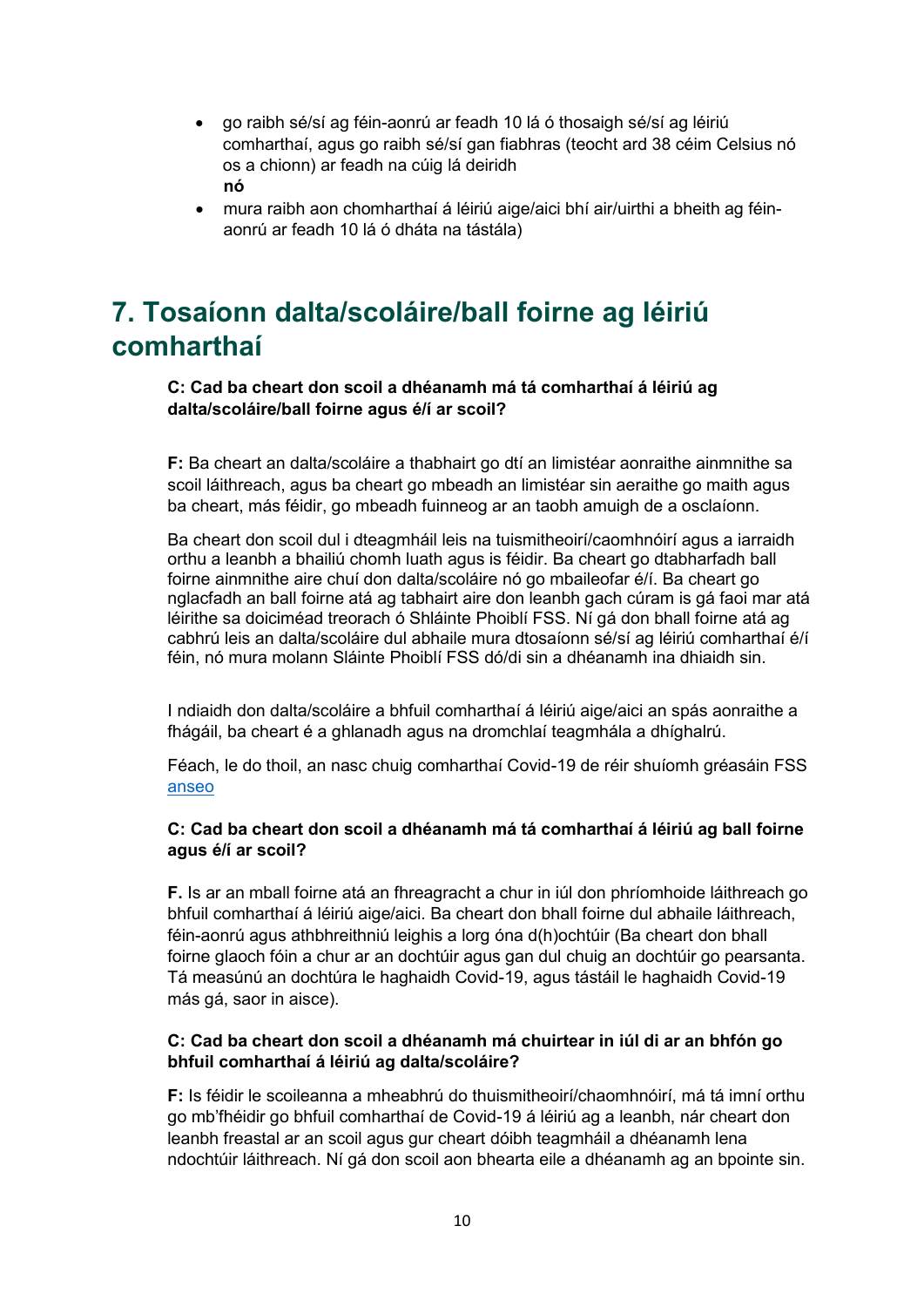#### **C. Ar cheart do scoil a chur in iúl do phobal na scoile go bhfuil comharthaí á léiriú ag dalta/scoláire/ball foirne?**

**F.** Níor cheart. Iarrtar ar scoileanna a thabhairt faoi deara nár cheart dóibh a chur in iúl do thuismitheoirí/chaomhnóirí eile ná do bhaill foirne go bhfuil dalta/scoláire/ball foirne imithe abhaile mar gheall ar a c(h)uid comharthaí. Ní gá daltaí/scoláirí ná baill foirne a thógáil amach as an rang. San áireamh anseo tá siblíní nó baill eile de líon tí ball foirne nó daltaí/scoláirí.

#### **C: Má tá comharthaí a d'fhéadfadh a bheith ag teacht le Covid-19 á léiriú ag dalta/scoláire/ball foirne – cad is gá don tuismitheoir/chaomhnóir/bhall foirne a dhéanamh?**

**F:** Má tá comharthaí a d'fhéadfadh a bheith ag teacht le Covid-19 á léiriú ag leanbh, ba cheart do na tuismitheoirí/caomhnóirí glaoch a chur ar a ndochtúir. I gcás scoláire atá os cionn 18 mbliana d'aois nó i gcás ball foirne, ba cheart don scoláire/bhall foirne glaoch a chur ar a d(h)ochtúir. Cinnfidh a ndochtúir ar cheart iad a thástáil le haghaidh Covid-19. Má chinneann an dochtúir gur gá go ndéanfaí tástáil do Covid-19 ar an leanbh nó ar an scoláire/mball foirne, cuirfear an duine ar aghaidh le haghaidh tástála do Covid-19, gheobhaidh sé/sí teachtaireacht téacs ó Shláinte Phoiblí FSS ina mbeidh eolas faoin gcoinne (am agus áit). Is ag a bpointe sin a iarrtar ar a gcuid teagmhálaithe go léir sa líon tí srian a chur lena gcuid gluaiseachtaí. Ciallaíonn sé sin gur cheart do shiblíní nó do bhaill foirne atá sa líon tí céanna leis an duine a bhfuil comharthaí á léiriú aige/aici srian a chur lena gcuid gluaiseachtaí agus gan freastal ar an scoil. Ní iarrfar ar aon duine eile féin-aonrú ach amháin an cás a bhfuil comharthaí á léiriú aige/aici.

**Tabhair do d'aire:** beidh mórán cásanna ina gcinnfear nach gá tástáil a dhéanamh, mar shampla, mar gheall go measann an dochtúir nach mbaineann comharthaí an linbh le Covid-19 **agus go bhféadfadh cúis eile a bheith leo. Mura molann an dochtúir go ndéanfaí tástáil le haghaidh Covid-19**, agus mura bhfuil an leanbh i bhfad tinn, moltar súil a choinneáil ar an leanbh ar feadh 48 uair an chloig agus mura mbeidh aon chomharthaí breise ag teacht chun cinn, is féidir leis an leanbh filleadh ar an scoil. Má rinne an dochtúir diagnóis eile, ba cheart do thuismitheoirí/chaomhnóirí comhairle agus moltaí i dtaca le heisiamh a leanúint ag brath ar an diagnóis.

#### **C: Cé chomh luath agus a gheobhaidh an dalta/scoláire/ball foirne tástáil? F:** Gheobhaidh an duine fógra uathoibrithe maidir le coinne sceidealaithe ag ionad

tástála ag an gcéad am eile is túisce atá saor le haghaidh tástála.

#### **C: An ndéanfar tástáil amháin nó níos mó ná tástáil amháin ar an dalta/scoláire/mball foirne ar an mbonn go bhfuil comharthaí á léiriú aige/aici?**

**A.** Má tá comharthaí á mbrath ag an dalta/scoláire/mball foirne agus má chuir a d(h)ochtúir an duine sin ar aghaidh le haghaidh tástála, déanfar tástáil amháin uirthi/air.